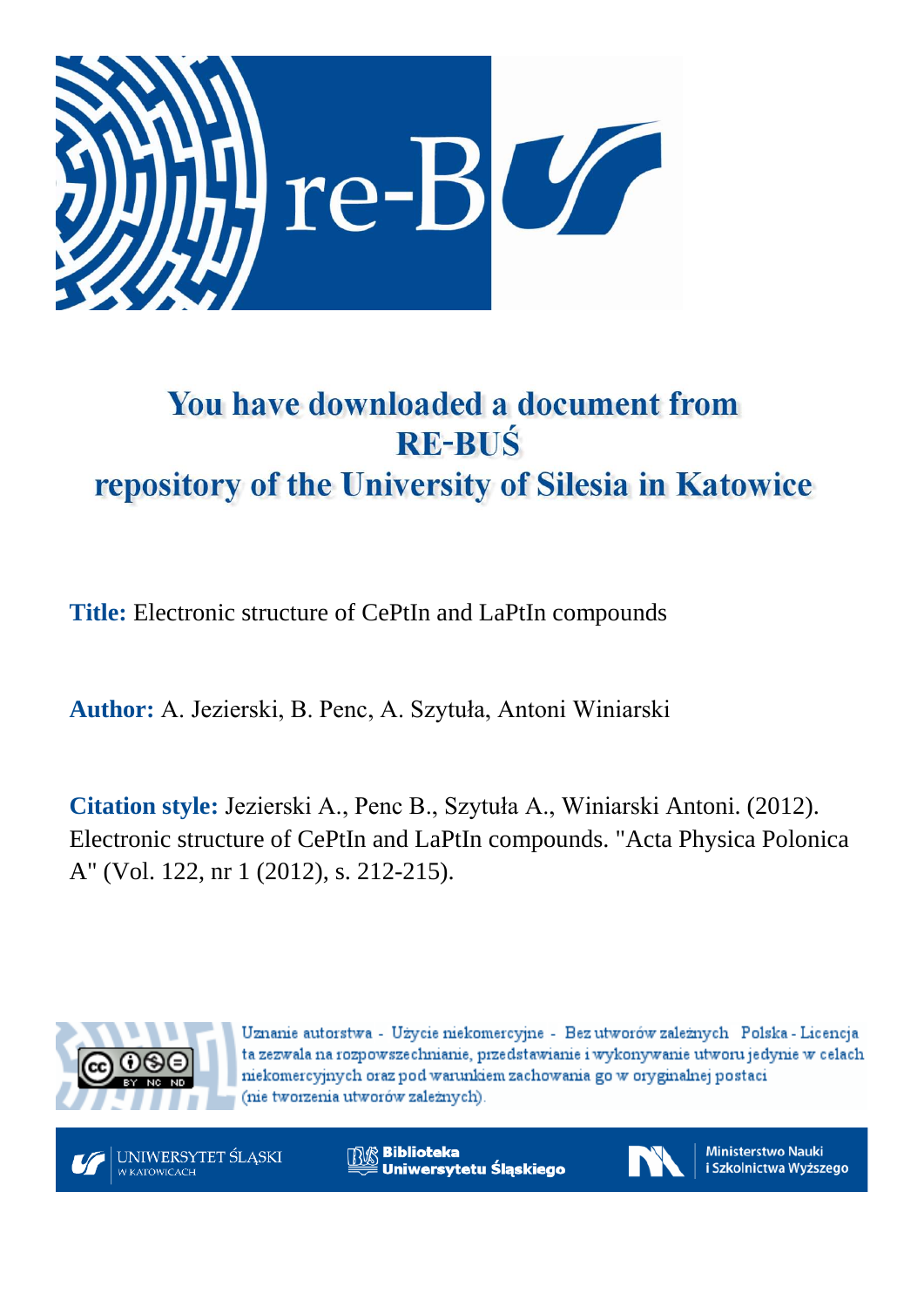# Electronic Structure of CePtIn and LaPtIn Compounds

A. Jezierski*<sup>a</sup>* , B. Penc*<sup>b</sup>* , A. Szytuªa*<sup>b</sup>* and A. Winiarski*<sup>c</sup>*

<sup>a</sup>Institute of Molecular Physics, Polish Academy of Sciences, M. Smoluchowskiego 17, 60-179 Poznań, Poland

*<sup>b</sup>*M. Smoluchowski Institute of Physics, Jagiellonian University, W.S. Reymonta 4, 30-059 Kraków, Poland

<sup>c</sup>A. Chełkowski Institute of Physics, University of Silesia, Uniwersytecka 4, 40-007 Katowice, Poland

(Received January 24, 2012; in final form April 17, 2012)

The electronic structure of the ternary RPtIn  $(R = La, Ce)$  compounds, which crystallize in the hexagonal ZrNiAl-type structure, was studied by X-ray photoelectron spectroscopy measurements and calculation using the ab initio methods (linear muffin-tin orbital in the atomic sphere approximation, full potential linear muffin-tin orbital, full potential linear orbital). The results showed that the valence band in these compounds is formed by the Pt 5*d* and In 5*s* and 5*p* states. The band calculations with spin-orbit coupling have shown that the Ce 4*f* peaks consist of two peaks above the Fermi level that correspond to the Ce 4*f*7*/*<sup>2</sup> and 4*f*5*/*<sup>2</sup> doublet and wide peaks corresponding to the La 4f states. The analysis of Ce 3d spectra on the basis of the Gunnarsson-Schönhammer model gives hybridization of 4*f* orbitals with the conduction electron band equal to 170 meV.

PACS: 71.20.-b, 71.20.Lp, 71.27. $+a$ , 79.60. $-i$ 

#### 1. Introduction

The equiatomic ternary compounds CePtIn and LaPtIn crystallize in the hexagonal ZrNiAl structure (space group  $P\bar{6}2m$ ) [1]. CePtIn is classified as dense Kondo material [2]. Heat capacity  $(C_p)$  measurements of CePtIn yield  $C_p/T \approx 1$  J/(K<sup>2</sup> mol) at 60 mK that indicates heavy fermion properties. The specific heat and electrical resistivity studies indicate the absence of magnetic order up to 50 mK [3]. Temperature dependence of the electrical resistivity of LaPtIn indicates the metallic character and results for (Ce<sup>1</sup>*−<sup>x</sup>*La*x*)PtIn system indicate its change of the properties with increasing La content [4].

In the CeTIn compounds with increase in the unit cell volume the magnetic properties change from the Pauli paramagnet for CeNiIn to antiferromagnetical order found in CePdIn  $(T_N = 1.8 \text{ K})$  and CeAuIn  $(T_N =$ 5*.*7 K). Simultaneously, a decrease in the Kondo temperature from  $T_K = 94$  K for CeNiIn to 3.3 K for CePdIn was reported [5]. The CePtIn compound with  $T<sub>K</sub> = 11$  K and no magnetic order lie between those two border regions. Determination of the parameters of the electronic structure of this compound is interesting for explanation of the described changes in physical properties.

The photoemission method (PES) is considered to be the most successful way to study the nature of the Ce 4*f* states [6]. The main aim of our investigations was to find correlations between the data on the electronic structure of the investigated compounds and hybridization of the 4*f* level in the photoemission spectra of the valence band (VB). In practice, the small cross-section of the 4*f* states comparing to the *d* ones makes the analyses very difficult when using classical photoemission. More reliable information about the 4*f* states can be achieved using resonant photoemission. Also the Ce 3*d* core-level photoemission lines have been widely used to diagnose hybridization strength of the 4*f* levels in the Ce-based systems [6].

In this work we present the data concerning the electronic structure of RPtIn  $(R = La, Ce)$  compounds supported by ab initio calculations and PES results.

# 2. Experimental details

Polycrystalline samples of RPtIn  $(R = La, Ce)$  compounds were obtained by arc melting of stoichiometric amounts of the elements (Merck AG: Ce and La of 99.9% purity, Pd and In of 99.99% purity) under a high-purity argon atmosphere on a water-cooled copper hearth, using a titanium-zirconium alloy as a getter. In order to ensure good homogeneity the buttons were turned over and remelted several times. The final weight losses were lower than  $0.1\%$ . Subsequently the samples were annealed in evacuated quartz tubes at 800 *◦*C for one week. The quality of the products was checked by X-ray powder diffraction using Philips PE-3710 apparatus (Cu  $K_{\alpha}$  radiation) at room temperature. All of the reflections were indexed within the hexagonal structure of ZrNiAl-type. For processing the collected data the Rietveld-type program Fullprof was used [7]. The determined structure parameters for RPtIn  $(R = La, Ce)$  compounds are in good agreement with the previous data [1].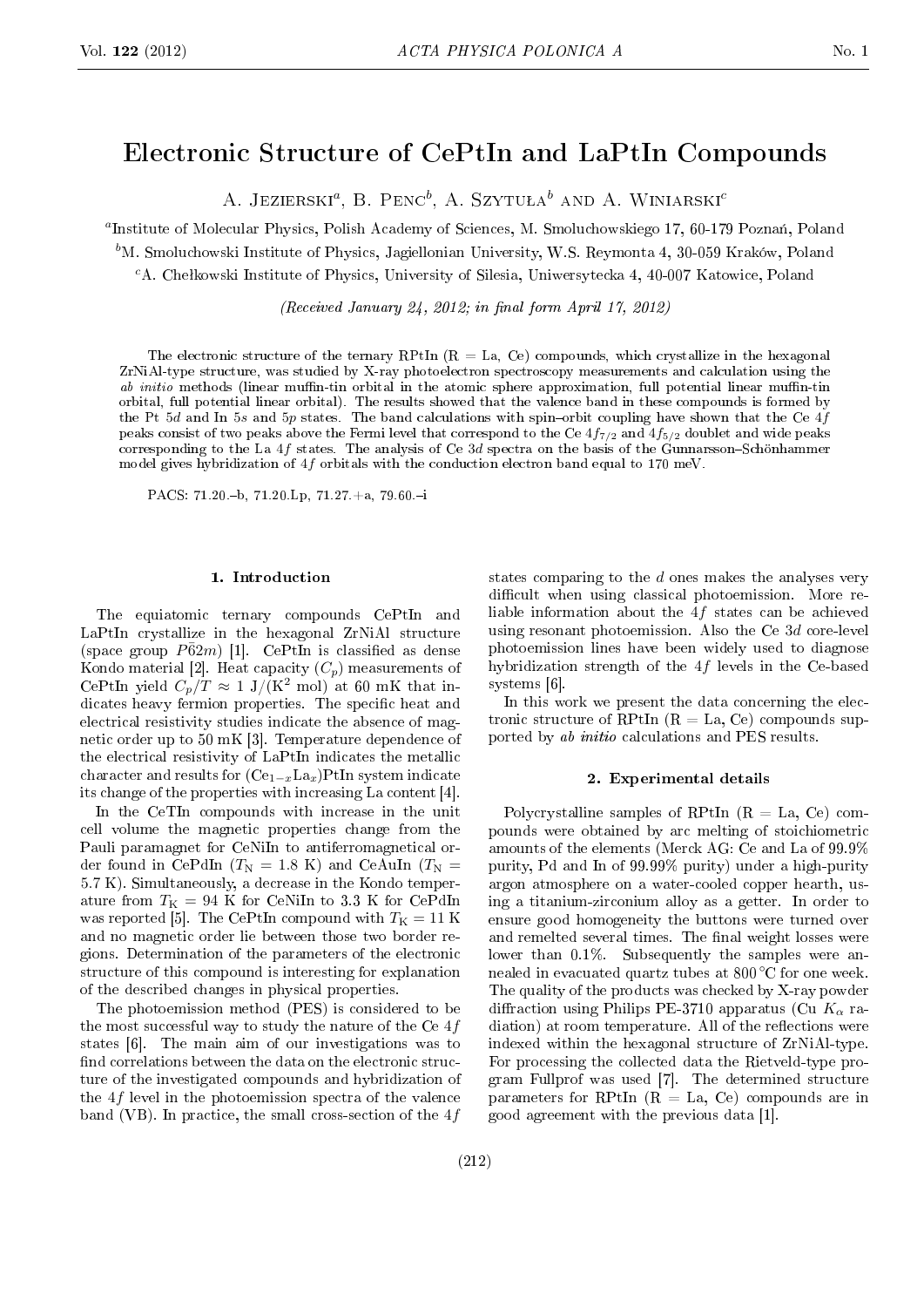The X-ray photoelectron spectra (XPS) were obtained at room temperature using a Multipurpose Electron Spectrometer PHI5700/660 with monochromatised radiation Al  $K_{\alpha}$  ( $h\nu = 1486.6$  eV) radiation source and the overall resolution of 0.3 eV. Binding energies were referred to the Fermi level  $(E_{\mathrm{F}}\,=\,0)$ . The spectrometer was calibrated using the Cu  $2p_{3/2}$  (932.5 eV), Ag  $3d_{5/2}$  $(368.1 \text{ eV})$  and Au  $4f_{7/2}$   $(84.0 \text{ eV})$  core-level photoemission spectra. Surface of the samples was mechanically cleaned by scraping with a diamond file in a preparation chamber under high vacuum conditions (10*−*<sup>9</sup> mbar). The Shirley method was used to subtract background; the experimental spectra obtained in this manner were numerically refined using the  $80\%$  Gaussian and  $20\%$ Lorentzian peak shape [8].

TABLE I

Structural parameters of CePtIn and LaPtIn at room temperature.

| Compound                 | LaPtIn     | CePtIn     |
|--------------------------|------------|------------|
| $a \upharpoonright$ A    | 7.823(1)   | 7.706(1)   |
| $c \hat{A}$              | 4.165(1)   | 4.097(1)   |
| a/c                      | 1.878(1)   | 1.881(1)   |
| $V[\AA^3]$               | 220.74(11) | 210.69(10) |
| $R \, 3g \, (x, 0, 1/2)$ | 0.586(1)   | 0.0.588(1) |
| In 3f $(x, 0, 0)$        | 0.249(1)   | 0.251(1)   |
| Pt1 1b $(0, 0, 1/2)$     |            |            |
| Pt2 2c $(1/3, 2/3, 0)$   |            |            |

The electronic density of states (DOS) of RPtIn (R  $=$ La, Ce) has been calculated by the spin-polarized self- -consistent tight binding linear muffin-tin orbital (TB LMTO) method in the atomic sphere approximation (ASA) [9, 10] using the structural parameters from Table I. The scalar relativistic approximation for band electrons and the full relativistic treatment of frozen core electrons were applied. The exchange correlation potential was assumed in the form of von Barth and Hedin [11] and gradient corrections were also included [12].

#### 3. Results

The calculated band structure of CePtIn is shown in Fig. 1. Above the Fermi level  $(0-0.5 \text{ eV})$  the Ce  $4f$  state is observed. In the region of  $3-4$  eV the Pt  $5d$  states is detected. On the basis of this data the density of states was calculated. The contribution from Ce or La, Pt and In and the total density of states for CePtIn and LaPtIn calculated by scalar relativistic method are shown in Fig. 2.

Both methods of calculation give nearly similar DOS. Above the Fermi level  $(E_F = 0$  eV) the doublet corresponding to the Ce  $4f_{3/2}$  and Ce  $4f_{5/2}$  is observed. In the  $3-4.5$  eV regions the states of Pt  $5d$  are detected. At 6 eV the peaks of In 5*s* are observed whereas In 5*p* states form a band between 0 and 4.5 eV. Similar DOS is observed for LaPtIn however the La 4*f* states form the wide peak at 2.5 eV above the Fermi level.



Fig. 1. Band structure of CePtIn.



Fig. 2. Total density of states and the contribution from Ce or La, Pt and In to the total density of states for CePtIn (a) and LaPtIn (b) calculated in the scalar- -relativistic approximation.

TABLE II Atomic concentration in RPtIn  $(R = La, Ce)$  compounds.

| Compound | $R\,3d_{5/2}$ | Pt $4f_{7/2}$ | In $3d_{5/2}$ |
|----------|---------------|---------------|---------------|
| CePtIn   | 30.70         | 33.4          | 35.90         |
| LaPtIn   | 34.03         | 32.12         | 33.85         |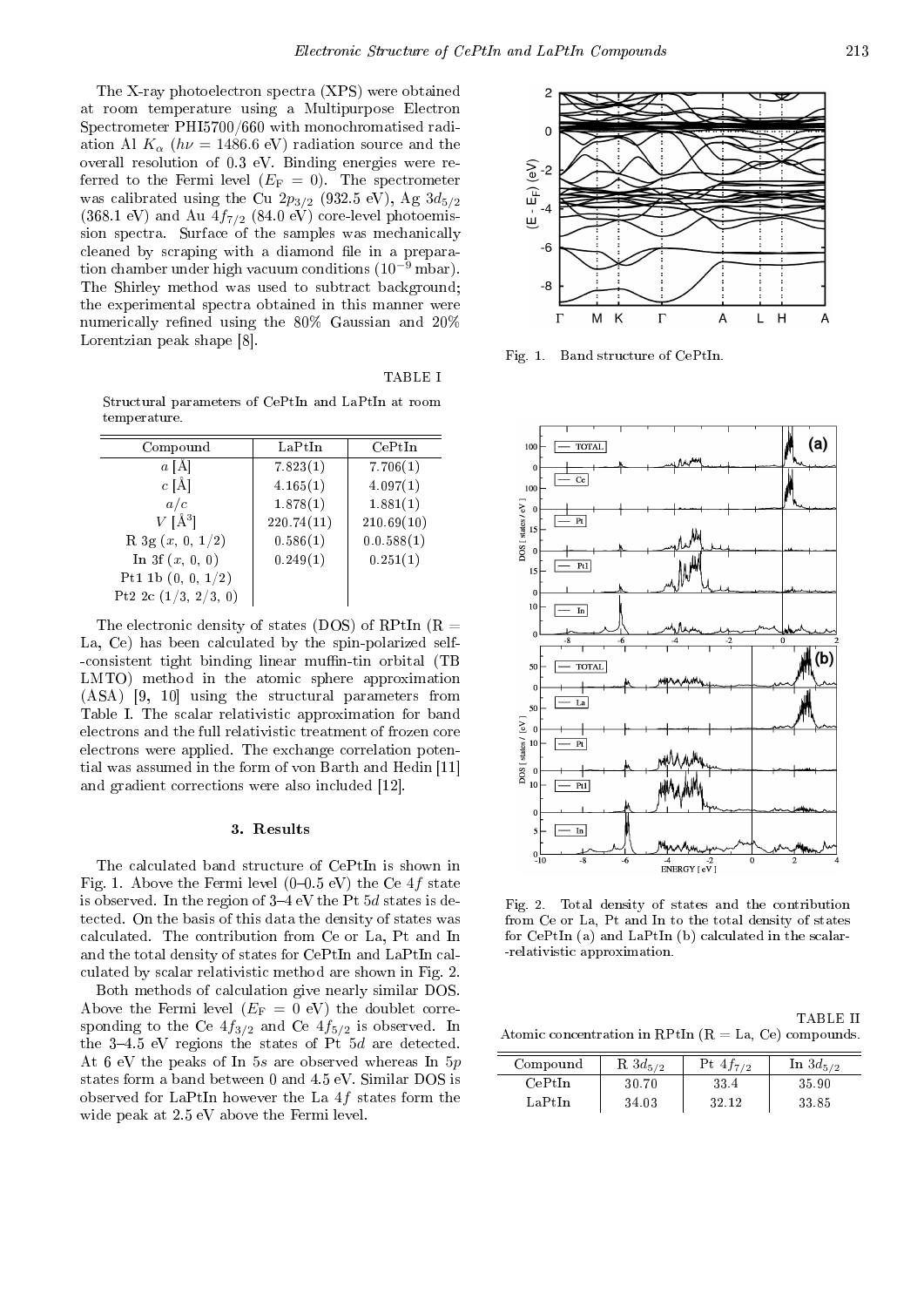The calculated values of the density of states at the Fermi level  $N(E_F)$  for both methods of calculation are shown in Table II.

TABLE III

Density of states at the Fermi level *N*(*E*F) for both methods of calculations.

|         | Scalar realistic | Full relativistic |
|---------|------------------|-------------------|
| LaPtIn  | 169.9            | $157.8$ states    |
| CePt In | 3132             | $350.1$ states    |

These results indicate that the increase in  $N(E_F)$  for CePtIn is caused by the Ce 4*f* states. The calculated occupation of the Ce 4*f* level is equal to 0.97.

Figure 3 shows the XPS spectra of CePtIn and LaPtIn collected in a wide  $0-1400$  eV binding energy range, the binding energies are related to the Fermi level  $(E_F =$ 0 eV). The results of the analysis of the intensity of the selected peaks corresponding to R  $3d_{5/2}$ , Pt  $4f_{7/2}$  and In 3*d*5*/*<sup>2</sup> states are given in Table III. The obtained results indicate that in both compounds the ratio 1:1:1 is retained. In general, the most important data for CePtIn were obtained from three regions: VB (binding energy 0-10 eV), Ce  $4d$  states (100-120 eV) and Ce  $3d$  states  $(880-930 \text{ eV})$ . The XPS VB for both compounds is presented in Fig. 4. These spectra present mainly the dominant contribution of the Pt states. For CePtIn this corresponds to two peaks: at 3.2 and 4.5 K. Similar two peaks at 3.2 and 4.4 eV are observed in LaPtIn. The adequate values of spin-orbit splitting are equal to  $2.5$  and  $1.2$  eV.



Fig. 3. XPS Al *K<sup>α</sup>* spectra of LaPtIn and CePtIn collected at room temperature within  $0-1400$  eV binding energy range (Al *K<sup>α</sup>* radiation).

A broad peak at 6.1 eV for CePtIn and at 6.6 eV for LaPtIn corresponds to In 5*s* states. Near the Fermi level two peaks at 0.5 and 2.1 eV for CePtIn and one at 0.5 and 1.9 eV for LaPtIn were observed. The peaks at 0.5 eV are connected to the  $5d6s^2$  state where the peak at 1.9 eV for LaPtIn is connected with the In 5*p* state. For CePtIn the peak at 2.1 eV is probably connected with the Ce 4*f* and In 5*p* state.

At about 110 eV a broad peak of the Ce 4*f* states can be noticed (see Fig. 5). The Ce  $4d_{5/2}$  lines is decomposed into four peaks with the binding energies equal to



Fig. 4. Deconvoluted photoemission valence band spectra for LaPtIn and CePtIn.



Fig. 5. Deconvoluted Ce 4*d* spectrum in CePtIn and La 4*d* spectrum in LaPtIn.

107.9, 110.0, 112.2, and 115.0 eV. Unfortunately analysis of the structure of this peak is possible. In LaPtIn in this region two peaks corresponding to the La  $4d_{5/2}$ and La  $4d_{3/2}$  are observed at 102.55 and 105.85 eV and the spin-orbit splitting is equal to  $\Delta = 3.3$  eV. These data are in good agreement with the data for the pure elements 102.5, 105.3, and 2.8 eV [13].

Figure 6 illustrates the Ce 3*d* XPS spectrum of the CePtIn compound. Two lines corresponding to the spin